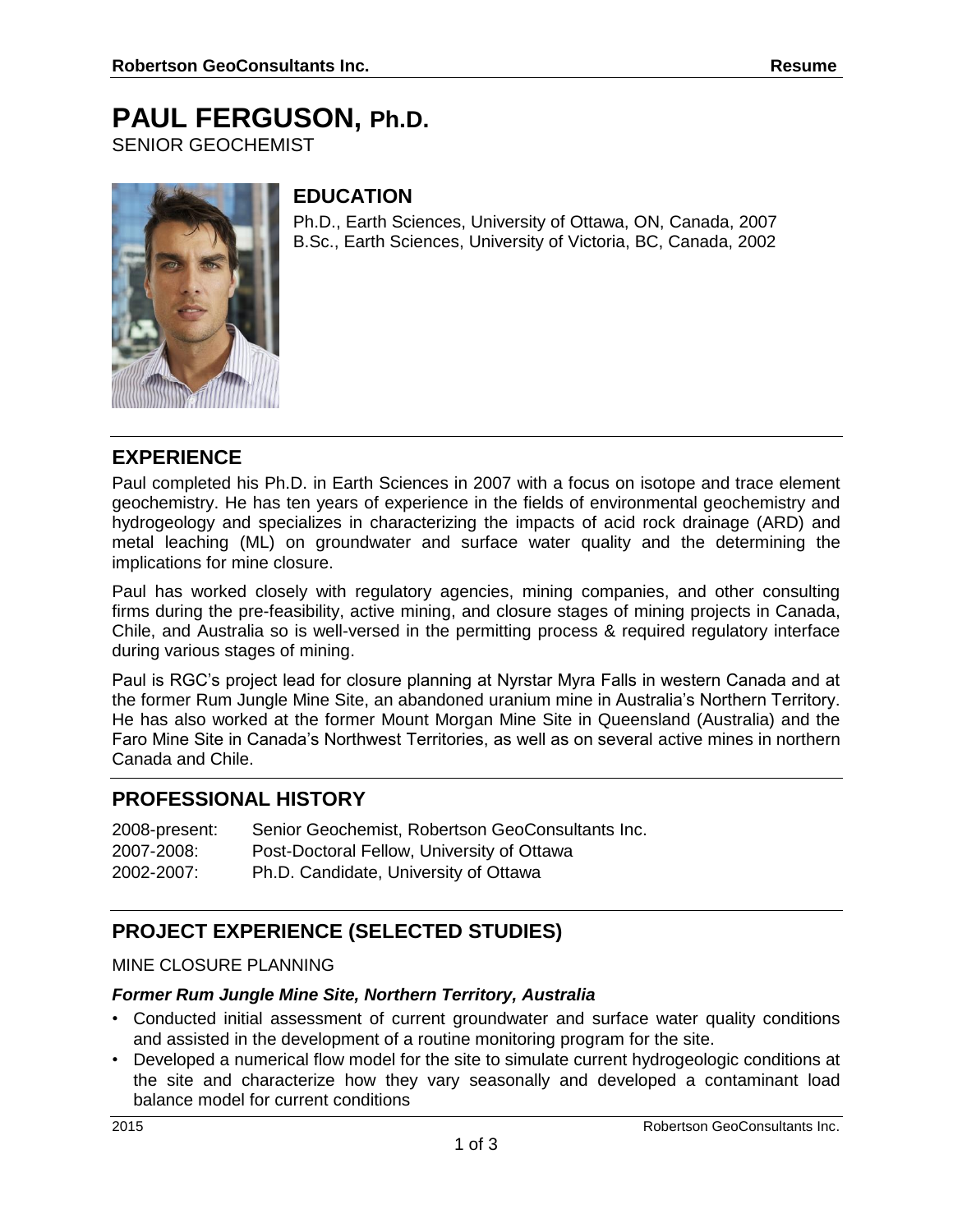#### *Nyrstar Myra Falls, British Columbia, Canada*

- Conducted an initial assessment of current groundwater and surface water quality conditions and developed a routine monitoring program for the site
- Completed a preliminary assessment of waste rock and tailings geochemistry
- Developed a contaminant load balance model for the site for current conditions and conditions at closure
- Evaluated candidate alternative closure scenarios while writing the Closure & Reclamation Plan for the site

#### GROUNDWATER IMPACT & SEEPAGE CONTROL STUDIES

#### *Anvil Range Mining Complex (ARMC), Yukon Territory (Canada)*

- Assessed ARD/ML from waste rock piles and design seepage interception system.
- Completed annual review of groundwater quality data and identify additional monitoring needs.

#### *Mount Morgan Mine Site, Queensland (Australia)*

- Determined impacts by ARD/ML on groundwater and surface water and prepare a contaminant load balance model.
- Completed an annual review of groundwater quality data and identify additional monitoring needs.

#### MINE PERMITTING & BASELINE STUDIES

#### *Prairie Creek Mine, NWT (2008 - present) for Canadian Zinc (CZN)*

- Designed & implemented a groundwater monitoring program at Prairie Creek Mine
- Prepared hydrogeological baseline study for DAR application
- Developed a groundwater flow model for Prairie Creek Mine site
- Assisted in DAR submission and EA process

#### *The Granites mill site, Northern Territory (Australia)*

- Reviewed routine monitoring data and identify data gaps and additional monitoring needs.
- Assessed contaminant loads from ARD/ML to groundwater and surface water

## **SELECTED PUBLICATIONS**

Ferguson, P., C. Wels and M. Fawcett, 2012, "Current Groundwater Quality Conditions at the Historic Rum Jungle Mine Site, Northern Australia", ICARD 9, May 2012, Ottawa, Canada.

Ferguson, P.R. and J. Veizer, 2011, "Fluvial carbon fluxes under extreme rainfall conditions: Inferences from the Fly River, Papua New Guinea", Chemical Geology. 281 (2011), 283-292

Ferguson, P.R. and J. Veizer, 2007, "Inferred coupling of water vapor and carbon dioxide fluxes between the terrestrial biosphere and atmosphere based on regional-scale estimates of plant transpiration", Journal of Geophysical Research-Atmospheres, 2007JD008431.